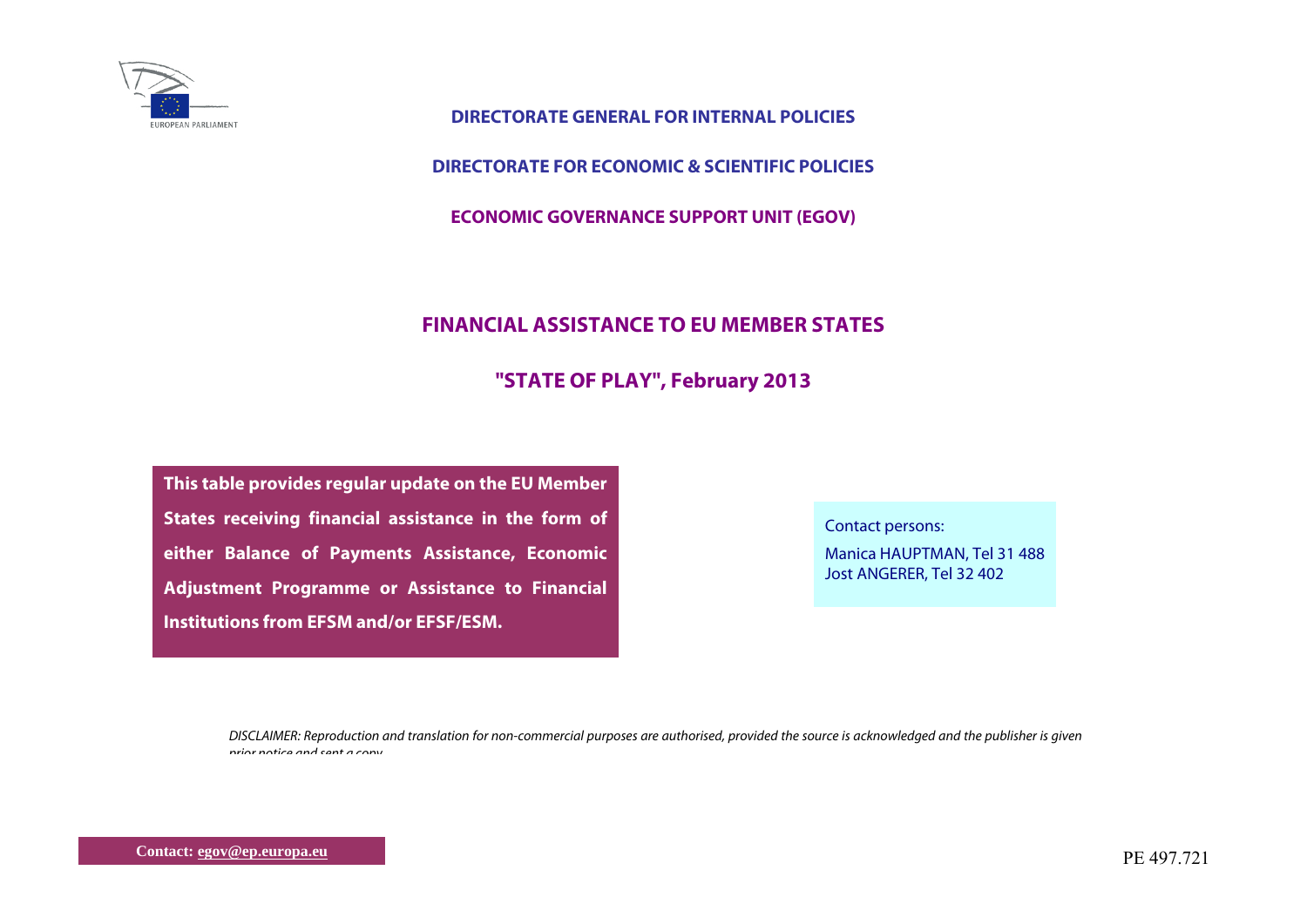## **Recent developments in the EU Member States, which are receiving or have applied for the EU financial assistance**

- $\bullet$  **[Greece](http://ec.europa.eu/economy_finance/assistance_eu_ms/greek_loan_facility/index_en.htm)**: following the finalisation of the relevant national procedures and after having reviewed the outcome of the debt buy back operation (DBB)**,** the Eurogroup [on](http://www.consilium.europa.eu/uedocs/cms_Data/docs/pressdata/en/ecofin/134269.pdf)  [13 December 2012](http://www.consilium.europa.eu/uedocs/cms_Data/docs/pressdata/en/ecofin/134269.pdf) formally approved the second disbursement under the second economic adjustment programme, which amounts to €49.1bn to be paid out in several tranches. The DBB and full implementation of the adjustment programme shall bring public debt back on a sustainable path, i.e. to 124% of GDP in 2020. €34.3bn were disbursed by the EFSF in the week of 17 December 2013. On [21 January](http://www.consilium.europa.eu/uedocs/cms_Data/docs/pressdata/en/ecofin/134936.pdf) Eurogroup noted that the MoU milestones for January, agreed between Greece and the Troika, have been achieved. Reforms of income tax, end-user electricity prices for low-voltage customers and of levy on renewable energy sources have been adopted. Simplification of the income tax code should be done by spring. Following the political endorsement by the Eurogroup, the EFSF board approved on 28 January 2013 the disbursement of €2bn for fiscal use and further €7.2bn to cover bank recapitalisation and resolution costs. On [16 January 2013,](http://www.imf.org/external/pubs/ft/scr/2013/cr1320.pdf) the IMF completed the first and second reviews of Greece's economic performance under the programme, which enables the disbursement of €3.24bn, bringing disbursements under the current programme to €4.86bn.
- . **[Ireland](http://ec.europa.eu/economy_finance/assistance_eu_ms/ireland/index_en.htm)**: the IMF country [report](http://www.imf.org/external/pubs/ft/scr/2012/cr12336.pdf) of 19 December 2012 accompanying the [8th review](http://www.imf.org/external/np/sec/pr/2012/pr12491.htm) mission by the troika resulted in disbursement of €0.8bn by EFSF/EFSM and €0.9bn by IMF. Thereafter, Troika staff teams conducted the [9th review](http://www.imf.org/external/np/sec/pr/2013/pr1340.htm) mission from 29 January to 7 February 2013, concluding that the strong track record of programme implementation has been maintained, contributing to substantial improvements in market access and conditions for the sovereign and also – albeit more moderately – for the banks. They also began discussions on how best to prepare for and support a successful and durable exit from programme financing. The government is estimated to have comfortably met the 2012 fiscal targets and it remains committed to a 2013 deficit ceiling of 7.5% of GDP and to correcting the excessive deficit by 2015. Market conditions for Irish bonds continue to improve, with benchmark 8-year yields now below 4.5 % and recent bond issues attracting broad investor interest. There have also been encouraging improvements in financing conditions for banks and semi-state utilities. Conclusion of this review would make available a disbursement of €1bn by the IMF and €1.6bn by the EFSM/EFSF, with EU member states expected to disburse a further €0.5 billion through bilateral loans. The next review mission is scheduled for April 2013.
- . **[Portugal](http://ec.europa.eu/economy_finance/assistance_eu_ms/portugal/index_en.htm)**: on [18 January](http://www.imf.org/external/np/sec/pn/2013/pn1307.htm) the IMF published its consultation with Portugal and concluded that its underlying fiscal adjustment has advanced markedly—by an estimated 6%of GDP in primary structural terms over 2011–12. The same goes for the external account adjustment. The 12-month rolling deficit reached 2½% of GDP in September. There was also a significant decline in sovereign spreads from the heights of early 2012. With the economy likely to be in recession in 2013 and growth in trading partners slowing, growth is expected to gradually pick up over time. With fiscal adjustment proceeding as per program, this would mean for the debt to peak at about 122% of GDP in 2013–14. As reported by the troika in [November 2012](http://europa.eu/rapid/press-release_MEMO-12-879_en.htm), the government committed to the deficit target of 5% of GDP in 2012 and 4.5% of GDP in 2013. Revenue collection has been somewhat weaker than envisaged. While deleveraging in the banking system is on track, access to credit at remains difficult, particularly for exporting companies and SMEs.
- $\bullet$ **[Spain](http://ec.europa.eu/economy_finance/assistance_eu_ms/spain/index_en.htm):** from 28 January to 1 February 2013 the EC, in liaison with the ECB, the ESM and the EBA completed the [second review of the financial sector assistance](http://www.ecb.int/press/pr/date/2013/html/pr130204.en.html) programme for Spain. The IMF participated as an independent monitor. The mission concluded that the banking sector conditions have broadly stabilised, primarily as a result of: the adoption of restructuring plans, the recapitalisation or imminent recapitalisation of the state-aided banks, the establishment of, and transfer of assets to, SAREB (the new asset management company), as well as the easing of funding constraints. With SAREB operational, an important progress in separating impaired assets from banks has been achieved since the last review. Significant progress has been made with respect to horizontal financial-sector conditionality. However, the economic situation remains challenging, with very high and rising unemployment, GDP contraction, and a need to reduce large stocks of internal and external debt. Further advances remain necessary in the consolidation of public finances and in the swift completion and implementation of the structural reform agenda.
- $\bullet$  **Cyprus**: at its meeting of [13 December 2012](http://eurozone.europa.eu/media/864703/eg_statement_cyprus_13_12_12.pdf), the Eurogroup stated that progress towards a macro-financial assistance programme has been made; however, no final agreement was reached. A draft MoU, which foresees significant financial, fiscal and structural adjustment, as well as privatisations, had been agreed at the staff level in November 2012. The Eurogroup is expected to make progress on the financial assistance programme at its meeting in March 2013.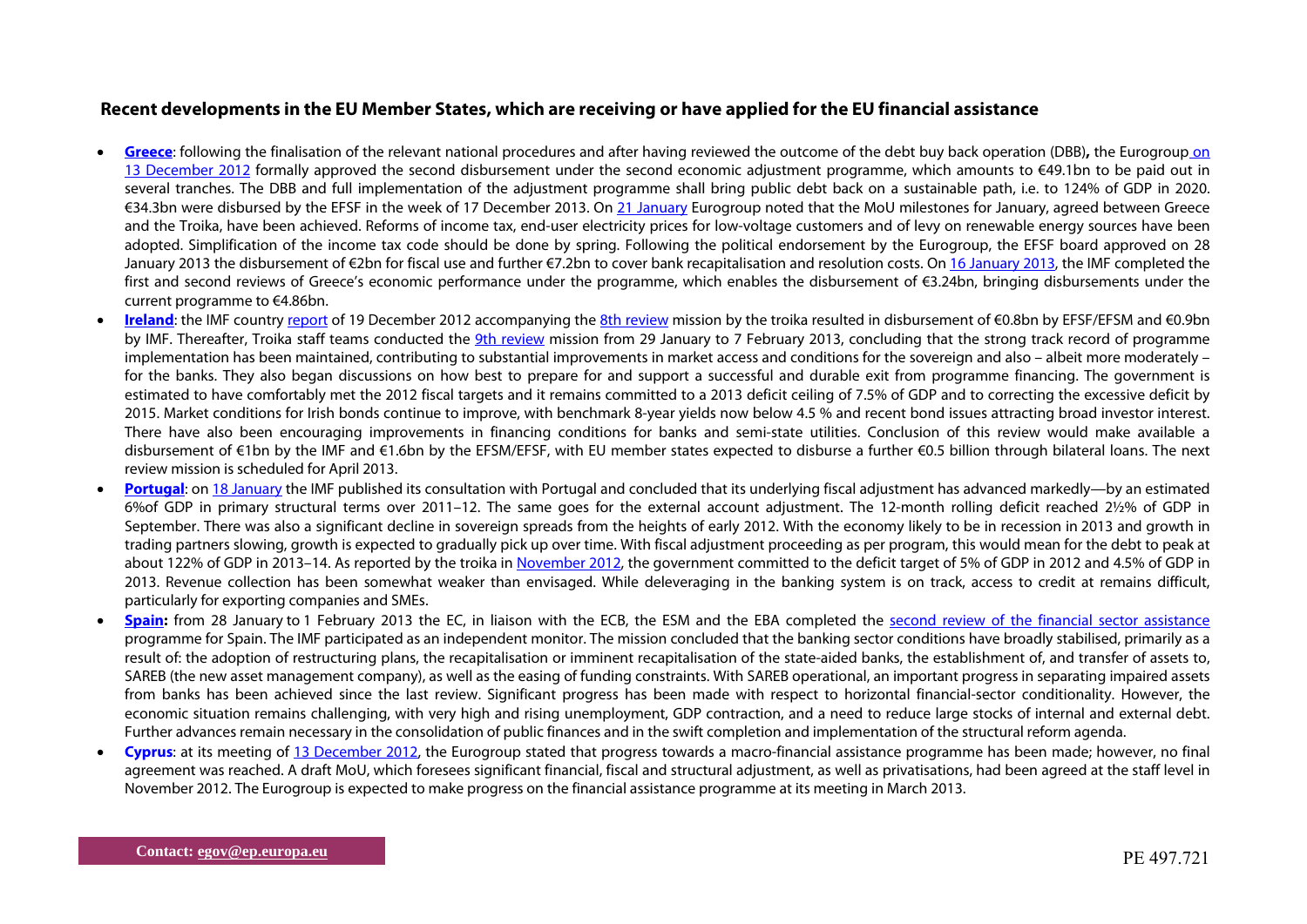| <b>Financial assistance in the EU: State-of-Play (Feb 2013)</b> |                                                                                                                                                                                                                                                                                                        |                                                                                                                                                                                                                                                                                                                                                                                                                                                                                         |                                                                                                                                                                                                                                                                                                           |                                                                                                                                                                                                                                                                                                                                                                                                                                                      |                                                                                                                                                                                                                                                                                                                                                 |                                                                      |  |  |
|-----------------------------------------------------------------|--------------------------------------------------------------------------------------------------------------------------------------------------------------------------------------------------------------------------------------------------------------------------------------------------------|-----------------------------------------------------------------------------------------------------------------------------------------------------------------------------------------------------------------------------------------------------------------------------------------------------------------------------------------------------------------------------------------------------------------------------------------------------------------------------------------|-----------------------------------------------------------------------------------------------------------------------------------------------------------------------------------------------------------------------------------------------------------------------------------------------------------|------------------------------------------------------------------------------------------------------------------------------------------------------------------------------------------------------------------------------------------------------------------------------------------------------------------------------------------------------------------------------------------------------------------------------------------------------|-------------------------------------------------------------------------------------------------------------------------------------------------------------------------------------------------------------------------------------------------------------------------------------------------------------------------------------------------|----------------------------------------------------------------------|--|--|
|                                                                 | <b>ROMANIA</b>                                                                                                                                                                                                                                                                                         | <b>GREECE</b>                                                                                                                                                                                                                                                                                                                                                                                                                                                                           | <b>IRELAND</b>                                                                                                                                                                                                                                                                                            | <b>PORTUGAL</b>                                                                                                                                                                                                                                                                                                                                                                                                                                      | <b>SPAIN</b>                                                                                                                                                                                                                                                                                                                                    | <b>CYPRUS</b>                                                        |  |  |
| <b>Type</b>                                                     | Pre-cautionary Balance of<br><b>Payments Assistance</b>                                                                                                                                                                                                                                                | <b>Economic Adjustment</b><br>Programme                                                                                                                                                                                                                                                                                                                                                                                                                                                 | <b>Economic Adjustment</b><br>Programme                                                                                                                                                                                                                                                                   | <b>Economic Adjustment</b><br>Programme                                                                                                                                                                                                                                                                                                                                                                                                              | <b>Financial Assistance for</b><br><b>Recapitalisation of Financial</b><br><b>Institutions</b>                                                                                                                                                                                                                                                  | <b>Economic Adjustment</b><br>Programme (tbc)                        |  |  |
| <b>Duration</b>                                                 | 2011-2013                                                                                                                                                                                                                                                                                              | 2010-2016                                                                                                                                                                                                                                                                                                                                                                                                                                                                               | 2010-2013                                                                                                                                                                                                                                                                                                 | 2011-2014                                                                                                                                                                                                                                                                                                                                                                                                                                            | 2012-2013                                                                                                                                                                                                                                                                                                                                       | 2013-2015 (tbc)                                                      |  |  |
| <b>MoUs signed</b>                                              | 29 June 2011                                                                                                                                                                                                                                                                                           | <b>First: 3 May 2010</b><br>Second: 14 March 2012                                                                                                                                                                                                                                                                                                                                                                                                                                       | 07 December 2010                                                                                                                                                                                                                                                                                          | 17 May 2011                                                                                                                                                                                                                                                                                                                                                                                                                                          | 20 July 2012                                                                                                                                                                                                                                                                                                                                    | agreed at staff level on 23<br>November 2012                         |  |  |
| <b>Conditionality</b><br>and<br><b>Objectives</b>               | $\blacktriangleright$ fiscal consolidation<br>▶ financial sector regulation<br>and supervision<br>$\blacktriangleright$ fiscal governance and<br>structural fiscal reforms<br>$\blacktriangleright$ structural reform of the<br>energy and transportation<br>sectors and<br>state-owned<br>enterprises | lacked consolidation (debt-to-<br>GDP ration in 2020 of 124% of<br>GDP);<br>reforms in labour and product<br>markets<br>$\blacktriangleright$ strengthening<br><sub>of</sub><br>fiscal<br>institutions,<br>including<br>tax<br>administration<br>$\blacktriangleright$ recapitalisation<br>and<br>supervision of banks<br>$\blacktriangleright$ dismissal (privatisation)<br>- of<br>State assets<br>$\blacktriangleright$ successful debt exchange with<br><b>Private Sector (PSI)</b> | $\blacktriangleright$ immediate strengthening and<br>comprehensive overhaul of the<br>banking sector<br>lacker fiscal adjustment to restore<br>fiscal sustainability, correction of<br>excessive deficit by 2015<br>$\blacktriangleright$ growth-enhancing reforms, in<br>particular on the labour market | structural reforms to boost<br>growth, create jobs, and<br>improve competitiveness<br>fiscal<br>consolidation<br>$\blacktriangleright$ a<br>supported<br>strategy,<br>by<br>structural fiscal measures and<br>better fiscal control over public-<br>private-partnerships and state-<br>owned enterprises, reducing<br>the deficit below 3% of GDP by<br>2014<br>a financial sector strategy<br>based on recapitalisation and<br>orderly deleveraging | $\blacktriangleright$ bank specific (including<br>recapitalisation, restructuring<br>and/or resolution of banks)<br>$\blacktriangleright$ horizontal<br><i>(including)</i><br>supervisory and regulatory<br>framework strengthening,<br>correction of excessive deficit<br>and CSR-structural reforms)<br>MF to provide technical<br>assistance | conditionality to be<br>negotiated and agreed<br>with the EC+ECB+IMF |  |  |
| <b>Monitoring by</b>                                            | EC, ECB and IMF                                                                                                                                                                                                                                                                                        | EC, ECB and IMF                                                                                                                                                                                                                                                                                                                                                                                                                                                                         | $\blacktriangleright$ EC. ECB and IMF                                                                                                                                                                                                                                                                     | EC, ECB and IMF                                                                                                                                                                                                                                                                                                                                                                                                                                      | EC, ECB and EBA                                                                                                                                                                                                                                                                                                                                 |                                                                      |  |  |
| <b>Technical Ass.</b>                                           |                                                                                                                                                                                                                                                                                                        | <b>Task Force (Dec 2012 report)</b>                                                                                                                                                                                                                                                                                                                                                                                                                                                     |                                                                                                                                                                                                                                                                                                           |                                                                                                                                                                                                                                                                                                                                                                                                                                                      |                                                                                                                                                                                                                                                                                                                                                 |                                                                      |  |  |
| <b>Total amount</b><br>committed                                | €5 $bn$                                                                                                                                                                                                                                                                                                | €246.3bn<br>$\triangleright$ commitments under 2nd<br>programme<br>and<br>$\blacktriangleright$ disbursed under 1st<br>programme (see rows bellow)                                                                                                                                                                                                                                                                                                                                      | €85bn                                                                                                                                                                                                                                                                                                     | €78bn                                                                                                                                                                                                                                                                                                                                                                                                                                                | up to €100bn                                                                                                                                                                                                                                                                                                                                    | (tbc)                                                                |  |  |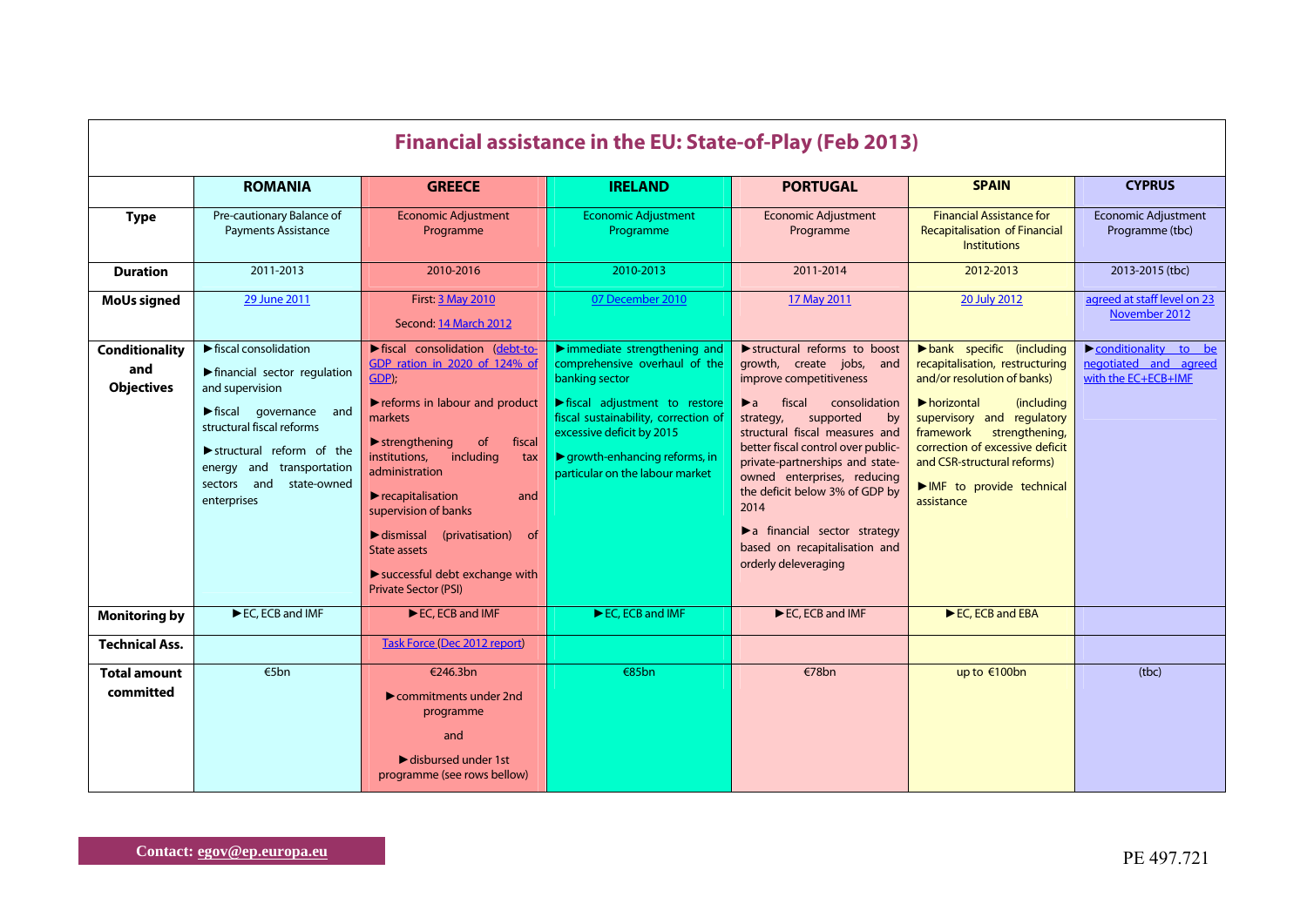| <b>Break-down</b>   | $\blacktriangleright$ $\in$ 1.4bn - EU (BoP) | First Programme:                            | $\blacktriangleright$ $\in$ 22.5bn - EFSM                  | $\blacktriangleright$ $\in$ 26bn – EFSM   | $\blacktriangleright$ up to $\in$ 100bn - ESM | EFSF/ESM (tbc)                  |
|---------------------|----------------------------------------------|---------------------------------------------|------------------------------------------------------------|-------------------------------------------|-----------------------------------------------|---------------------------------|
| by lender           | $\blacktriangleright$ $\in$ 3.6bn - IMF      | $\blacktriangleright$ $\in$ 80bn - EA MSs   | $\blacktriangleright$ $\in$ 17.7bn - EFSF                  | $\blacktriangleright$ $\in$ 26bn - EFSF   |                                               | $\blacktriangleright$ IMF (tbc) |
| (original           |                                              | $\blacktriangleright$ $\in$ 30bn - IMF      | $\blacktriangleright$ $\in$ 22.5bn - IMF                   | $\blacktriangleright$ $\in$ 26bn - IMF    |                                               |                                 |
| commitments)        |                                              | Second Programme:                           | $\blacktriangleright$ $\in$ 4.8bn - bilateral (UK, DK, SE) |                                           |                                               |                                 |
|                     |                                              |                                             |                                                            |                                           |                                               |                                 |
|                     |                                              | $\blacktriangleright$ $\in$ 144.6bn - EFSF  | $\blacktriangleright$ $\in$ 17.5bn - Ireland (Treasury and |                                           |                                               |                                 |
|                     |                                              | $\blacktriangleright$ $\in$ 28bn - IMF      | <b>National Pension Reserve Fund)</b>                      |                                           |                                               |                                 |
| <b>Already</b>      | Pre-cautionary assistance-no                 | First Programme (closed):                   | $\triangleright$ $\in$ 21.7bn - EFSM                       | $\blacktriangleright$ $\in$ 22.1bn - EFSM | $\blacktriangleright$ $\in$ 41.33bn           | n.a.                            |
| <b>Disbursed</b>    | request for disbursement                     | $\blacktriangleright$ $\in$ 52.9bn - EA MSs | $\blacktriangleright$ $\in$ 12.1bn - EFSF                  | $\blacktriangleright$ $\in$ 19bn - EFSF   |                                               |                                 |
|                     |                                              | $\blacktriangleright$ $\in$ 20.7bn - IMF    | $\blacktriangleright$ $\in$ 19.4bn - IMF                   | $\blacktriangleright$ $\in$ 22.2bn - IME  |                                               |                                 |
|                     |                                              | Second Programme:                           | $\blacktriangleright$ $\in$ 2.75bn - bilateral             |                                           |                                               |                                 |
|                     |                                              | $\blacktriangleright$ $\in$ 4.86bn - IMF    |                                                            |                                           |                                               |                                 |
|                     |                                              | $\blacktriangleright$ $\in$ 110.2bn - EFSF  |                                                            |                                           |                                               |                                 |
| Next                | Pre-cautionary assistance. No                | After the approval of the next              | After the approval of the next                             | After the approval of the next            | tbc                                           | n.a.                            |
| <b>Disbursement</b> | request for disbursement.                    | (3rd) Review Mission                        | (9th) Review Mission scheduled<br>for April 2013           | (7th) Review Mission                      |                                               |                                 |
|                     |                                              |                                             |                                                            |                                           |                                               |                                 |
| Preferred           | IMF-yes, EU - no                             | IMF - yes, EU - no                          | IMF - yes, EU - no                                         | IMF - yes, EU - no                        | no                                            | tbc                             |
| Creditor (y/n)      |                                              |                                             |                                                            |                                           |                                               |                                 |